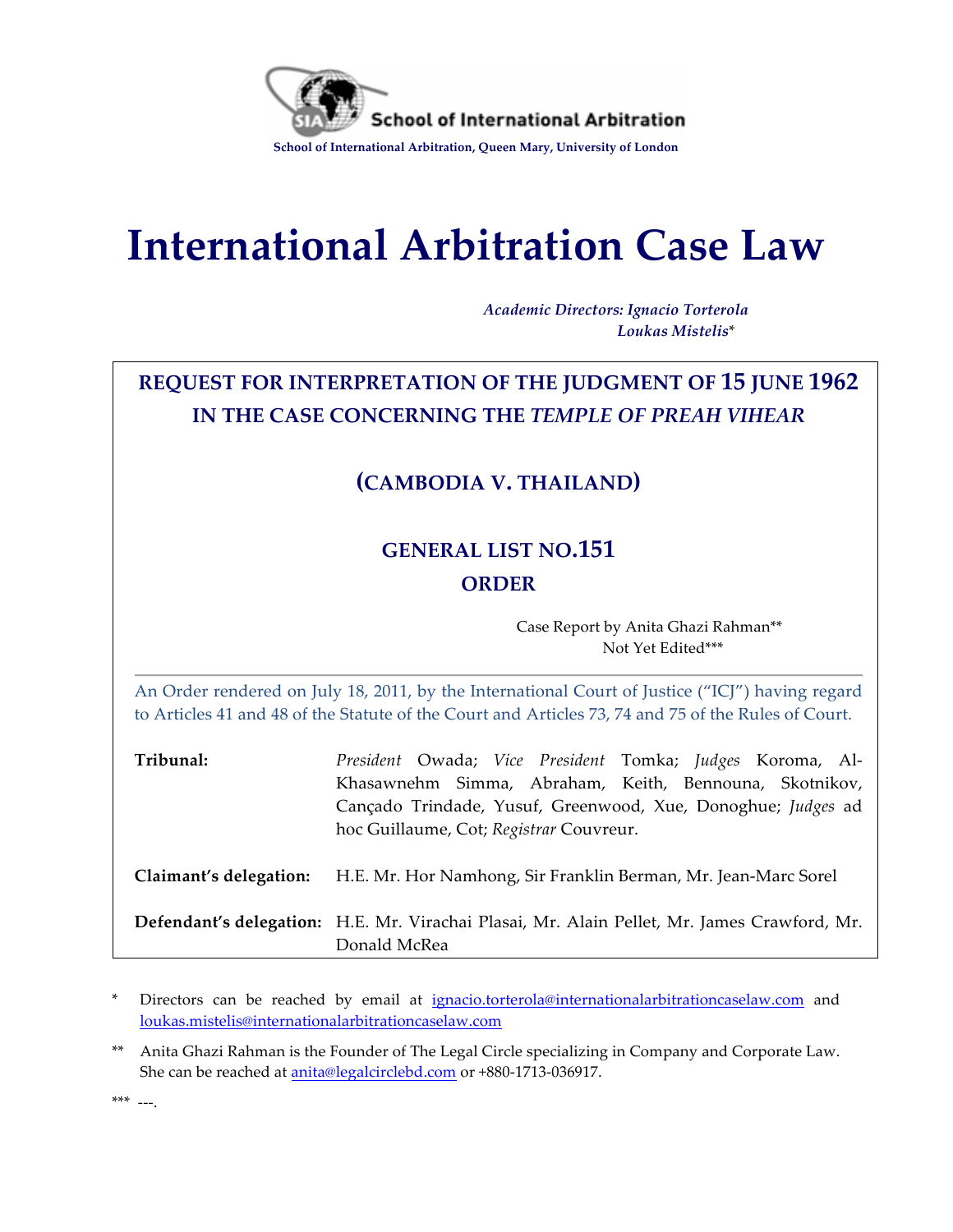## INDEX OF MATTERS DISCUSSED

| 1. |     |                                                                                  |  |
|----|-----|----------------------------------------------------------------------------------|--|
| 2. |     |                                                                                  |  |
|    | (a) | Dispute as to the scope of the 1962 Judgment and Jurisdiction of the Court       |  |
|    |     |                                                                                  |  |
|    | (b) | Legal Conditions required for indication of Provisional Measures (paras. 35-56)3 |  |
|    | (c) | Extent of the Court's Powers in indicating Provisional Measures and              |  |
|    |     |                                                                                  |  |
|    | (d) | Dissenting Opinions and the issue with a Provisional Demilitarized Zone 5        |  |
|    |     |                                                                                  |  |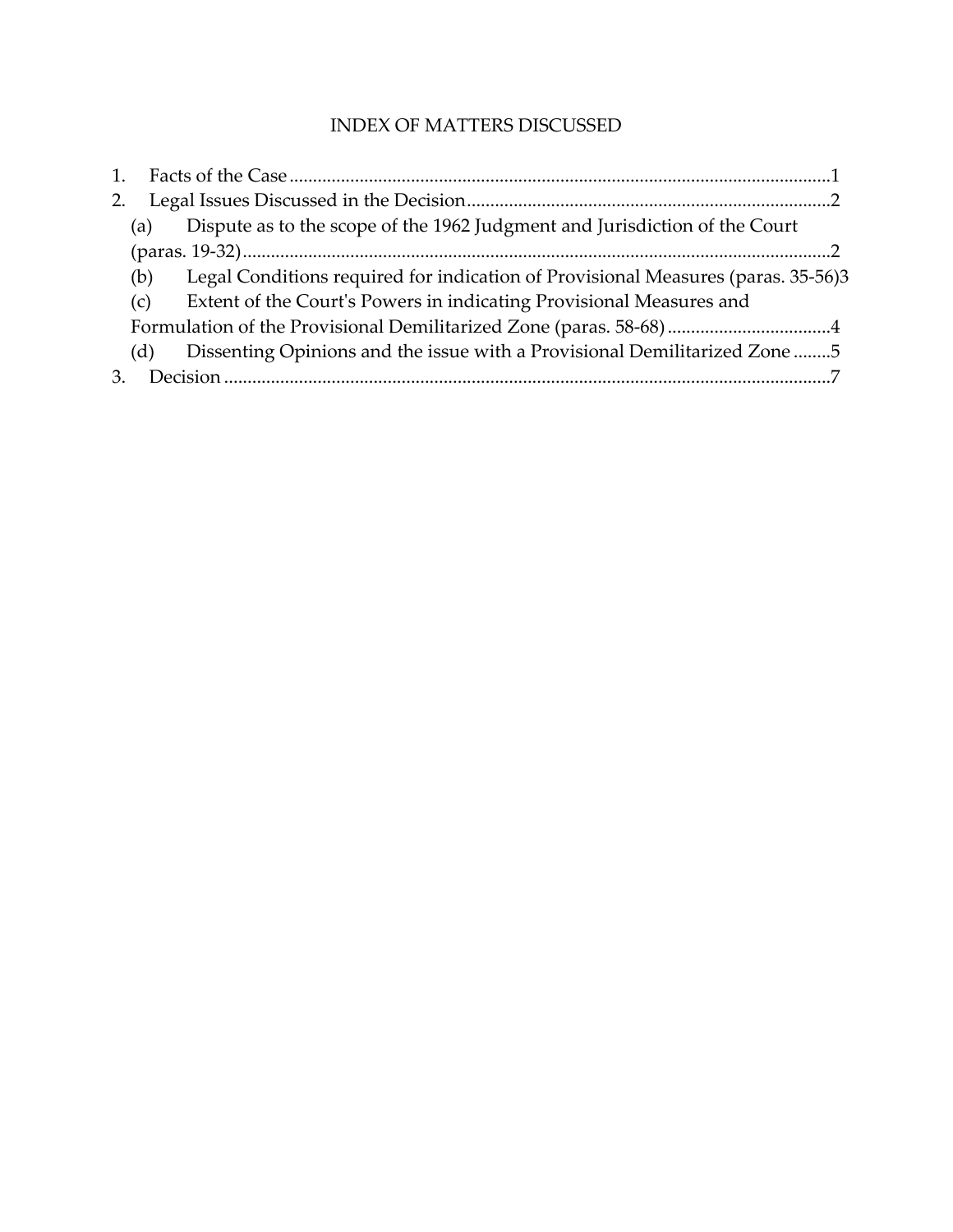#### *Digest*

#### *1. Facts of the Case*

The ICJ had delivered a Judgment on June 15, 1962 in the case of the *Temple of Preah Vihear (Cambodia v. Thailand)* [the "1962 Judgment"] in which the Court *inter alia* declared in the operative part of the judgment that *"the Temple of Preah Vihear is situated under the sovereignty of Cambodia"<sup>1</sup>* and that *"Thailand is under an obligation to withdraw any military or police forces, or other guards or keepers, stationed at her Temple, or in its vicinity on Cambodian territory"*<sup>2</sup> . On April 28, 2011, Cambodia filed an Application at the Registry of the Court, requesting an interpretation of the 1962 Judgment. The Application was accompanied by an urgent Request for the indication of provisional measures following the occurrence of serious armed incidents<sup>3</sup> having occurred in the area of the Temple of Preah Vihear<sup>4</sup> (the "Temple") and at several locations situated along the boundary between Cambodia and Thailand. These incidents had caused fatalities, injuries and the evacuation of local inhabitants, and which incidents, Cambodia contends, had been caused by the Kingdom of Thailand ("Thailand")<sup>5</sup>.

Based on the declarations in the 1962 Order (as stated above), Cambodia maintains that the jurisdiction of the Court to entertain a request for interpretation of one of its judgments is based directly on Art. 60 of the Statute of the International Court of Justice (the "Statute") which stipulates that "[i]n the event of dispute as to the meaning or scope of the judgment, the Court shall construe it upon the request of any party"<sup>6</sup> .

Two rounds of oral observations on this Request for the indication of provisional measures were held on May 30 and 31, 2011. At the end of the Appellant's oral observations, taking into account the gravity of the situation, Cambodia requested for provisional measures as a matter of urgency as follows:

i

 $1$  Order  $\P1$ 

<sup>2</sup> Order ¶2

<sup>&</sup>lt;sup>3</sup> The Court observed in ¶53 of the Order that since July 15, 2008, armed clashes have taken place and have continued to take place in the area of the Temple, in particular between February 4 and 7, 2011, leading to fatalities, injuries and displacement of local inhabitants. That damage has been caused to the Temple and the property associated with it. That in spite of attempts to settle the dispute peacefully, through intervention of the Security Council and ASEAN, there was a further exchange of fire between the Parties on April 28, 2011 in the area of the Temple.

 $^4\,$  A world heritage site included in the UNESCO World Heritage list.

<sup>5</sup> Order ¶8

 $6$  Order ¶4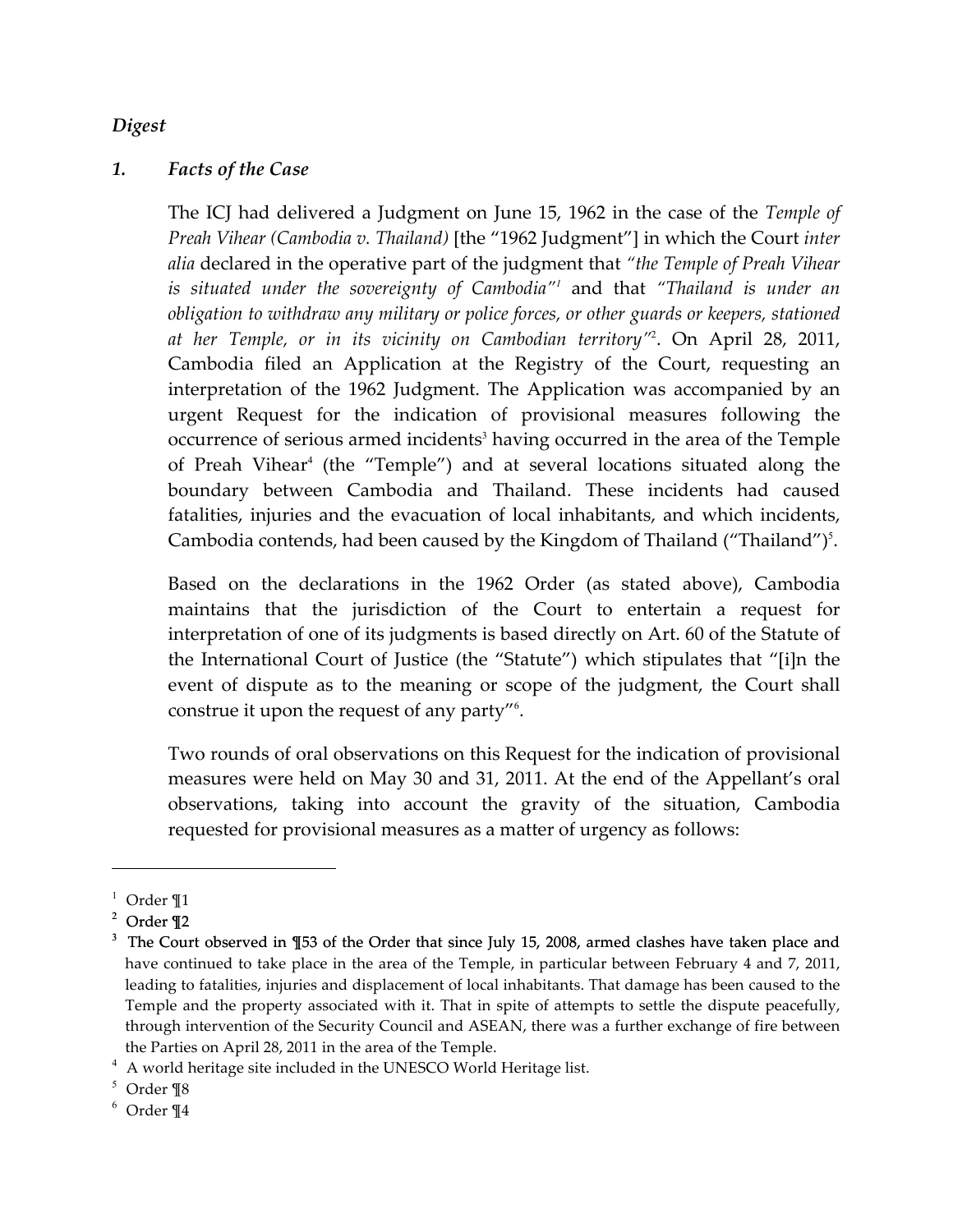"Having regard to all the written and oral statements presented by Cambodia, and without prejudice to the Court's interpretation on the merits of the dispute, Cambodia respectfully requests the Court to indicate the following provisional measures, pending the delivery of the Judgment:

- an immediate and unconditional withdrawal of all Thai forces from those parts of Cambodian territory situated in the area of the Temple of Preah Vihear;
- a ban on all military activity by Thailand in the area of the Temple of Preah Vihear;
- that Thailand refrain from any act or action which could interfere with the rights of Cambodia or aggravate the dispute in the principal proceedings."<sup>7</sup>

At the end of the Respondent's oral observations, Thailand asked that "In accordance with Article 60 of the Rules of Court and having regard to the Request for the indication of provisional measures of the Kingdom of Cambodia and its oral pleadings, the Kingdom of Thailand respectfully requests the Court to remove the case introduced by the Kingdom of Cambodia on 28 April 2011 from the General List".<sup>8</sup>

#### *2. Legal Issues Discussed in the Decision*

*(a) Dispute as to the meaning or scope of the 1962 Judgment and Jurisdiction of the Court (paras. 19-32)*

The Court stated that when it receives a request for the indication of provisional measures in the context of proceedings for interpretation of a judgment under Art. 60 of the Statute, the Court has to consider whether the conditions laid down by that Article for the Court to entertain a request for interpretation appear to be satisfied<sup>9</sup>. Art. 60 of the Statute provides that: "The judgment is final and without appeal. In the event of dispute as to the meaning or scope of the judgment, the Court shall construe it upon the request of any party".

The Court expressed that a "dispute" within the meaning of Art. 60 of the Statute must be understood as a difference of opinion or views between the Parties as to

i<br>Li

 $^7$  Order ¶11

<sup>8</sup> Order ¶18

 $9$  Order ¶19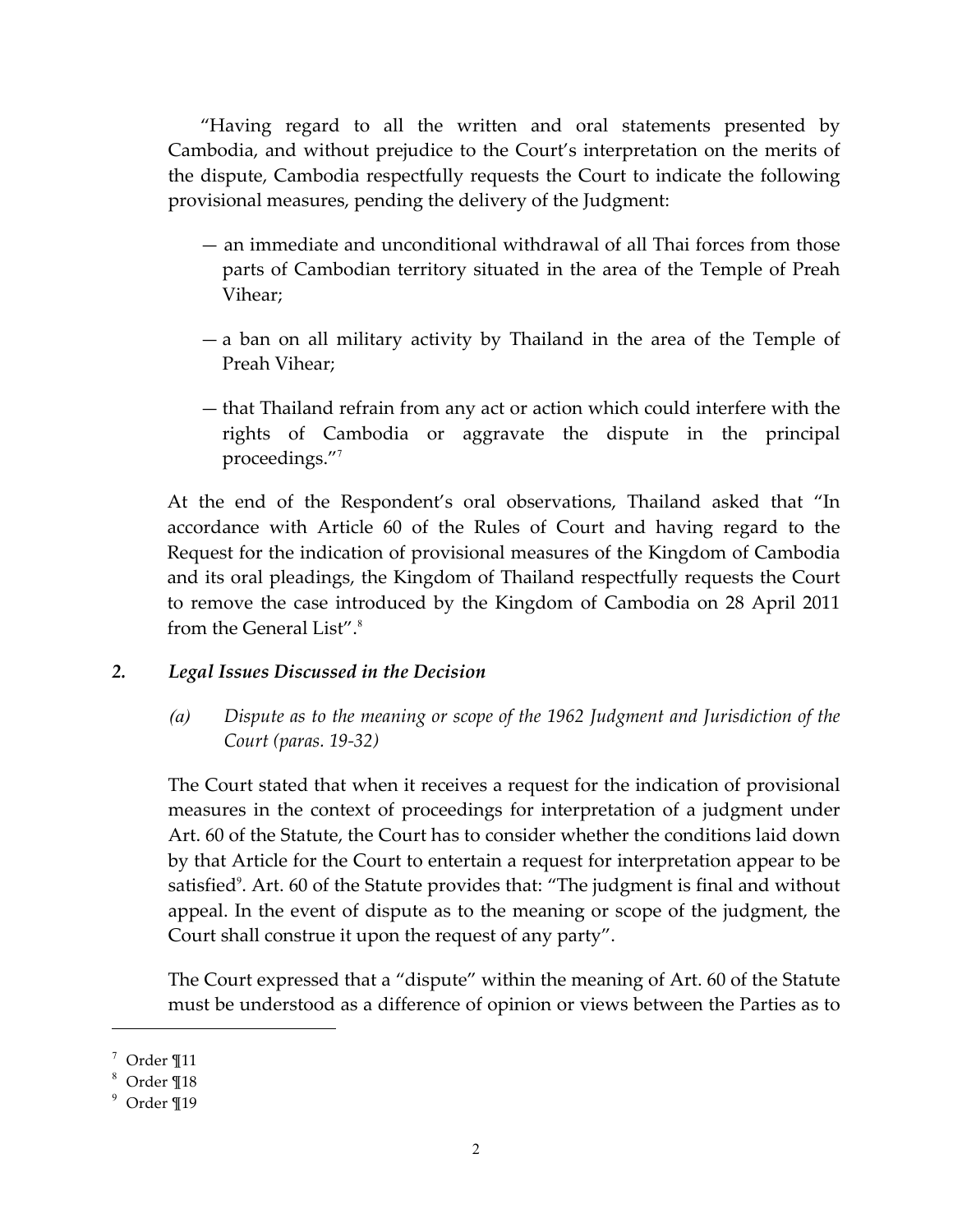the meaning or scope of a judgment rendered by the Court<sup>10</sup> and stated that it is an established principle by case law that a dispute within the meaning of Art. 60 of the Statute must relate to the operative clause of the judgment in question and cannot concern the reasons for the judgment except in so far as these are inseparable from the operative clause<sup>11</sup>.

In light of the submissions of the Parties, the Court was of the view that a difference of opinion or views appears to exist between the Parties as to the meaning of the 1962 Judgment in that the difference, (a) appears to relate to the meaning and scope of the phrase "vicinity on Cambodian territory"; (b) appears to relate to the nature of the obligation imposed on Thailand to "withdraw any military or police forces, or other guards or keepers"; and in particular to the question whether this obligation is of a continuing and instantaneous character; and (c) to the question as to whether the 1962 Judgment did or did not recognize with binding force the line shown on Annex I map<sup>12</sup> as representing the frontier between the Parties<sup>13</sup>. The Court was therefore unable to accede to Thailand's request that the case be removed from the General List and opined that there is sufficient basis for the Court to be able to indicate provisional measures requested by Cambodia.

## *(b) Legal Conditions required for indication of Provisional Measures (paras. 35-56)*

The Court indicated that the power to indicate provisional measures under Art. 41 of the Statute has as its object the preservation of the respective rights of the parties pending the decision of the Court and this power may be exercised only if the Court is satisfied that the rights asserted by a party are at least plausible. The Court examined the conditions of 'plausibility' one by one and concluded that the conditions had been satisfied. Firstly, it considered that the rights claimed by Cambodia (namely, the right to respect for its sovereignity in the area of the Temple and its right to territorial integrity $\frac{1}{4}$ , as derived from the 1962 Judgment, in light of the interpretation thereof, was plausible. Second, the Court considered that the provisional measures requested were intended to protect the rights invoked by Cambodia in its request for interpretation and that the requisite link

i

 $10$  Order  $\P$ 22

 $11$  Order  $\P$ 23

 $12$  A map drawn up in 1907 by the Franco-Siamese Mixed Commission as representing the frontier between Cambodia and the Kingdom of Thailand in the area of the Temple: ref. Order ¶1

<sup>13</sup> Order ¶31

 $14$  Order ¶39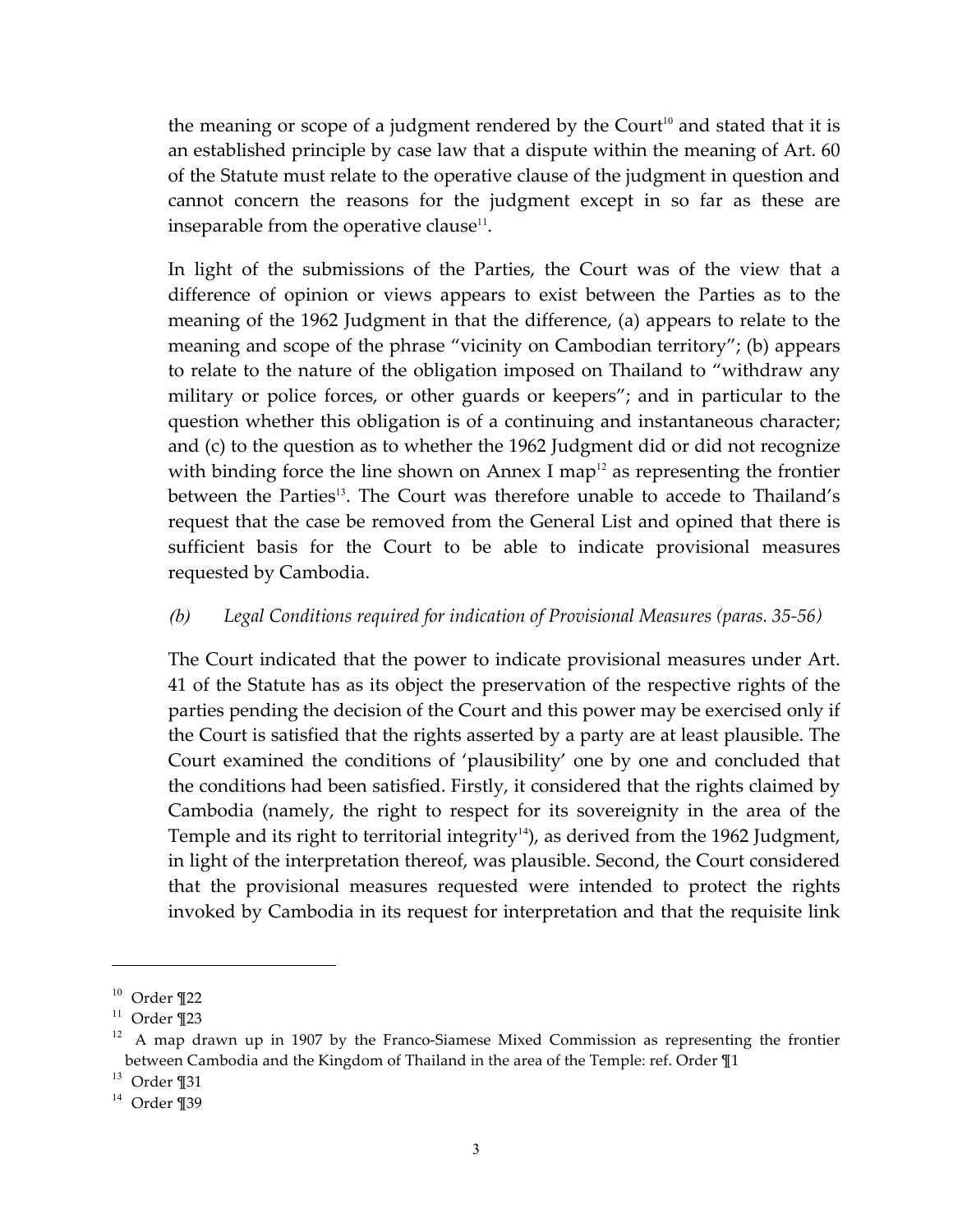between the alleged rights and the measures sought were therefore established<sup>15</sup>. Thirdly, the Court considered that there was a real and imminent risk of irreparable damage being caused to the rights claimed by Cambodia before the Court had given its final decision, and that therefore there was urgency<sup>16</sup>. It was also clarified by the Court that Art. 60 of the Statute does not impose a time-limit on requests for interpretation $17$ .

*(c) Extent of the Court's Powers in indicating Provisional Measures and Formulation of the Provisional Demilitarized Zone (paras. 58-68)*

The Court recalled that under Art. 75 $\P2$  of the Rules of Court<sup>18</sup>, it has the power to indicate measures that are in whole or in part other than those requested by a party, or measures that are addressed to the party which has itself made the request and also possesses the power, independent of the parties' request, to indicate provisional measures with a view to preventing the aggravation or extension of the dispute whenever it considers that the circumstances so require $19$ .

Considering the material presented before it, the Court deemed it appropriate to indicate provisional measures addressed to both Parties. In view of the facts that the Temple has been the scene of armed clashes between the Parties, which clashes the Court found could reoccur, the Court observed that it is for the Court to ensure that no irreparable damage is caused to persons or property in the area pending the delivery of its judgment on the request for interpretation. Moreover, the Court stated that in order to prevent irreparable damage from occurring, all armed forces should be provisionally excluded from a zone around the area of the Temple, without prejudice to the judgment, which the Court will render on the request for interpretation. Therefore, the Court considered it necessary to define a zone which is to be kept provisionally free of all military personnel (without prejudice to normal administration) including the presence of nonmilitary personnel necessary to ensure the security of persons and property<sup>20</sup>.

i<br>Li

 $15$  Order ¶45

 $16$  Order ¶56

<sup>17</sup> Order ¶37

<sup>&</sup>lt;sup>18</sup> Art. 30 of the Statute of the International Court of Justice provides that "the Court shall frame rules for carrying out its functions". These Rules are intended to supplement the general rules set forth in the Statute and to make detailed provision for the steps to be taken to comply with them.

<sup>19</sup> Order ¶¶58-59

 $20$  Order ¶61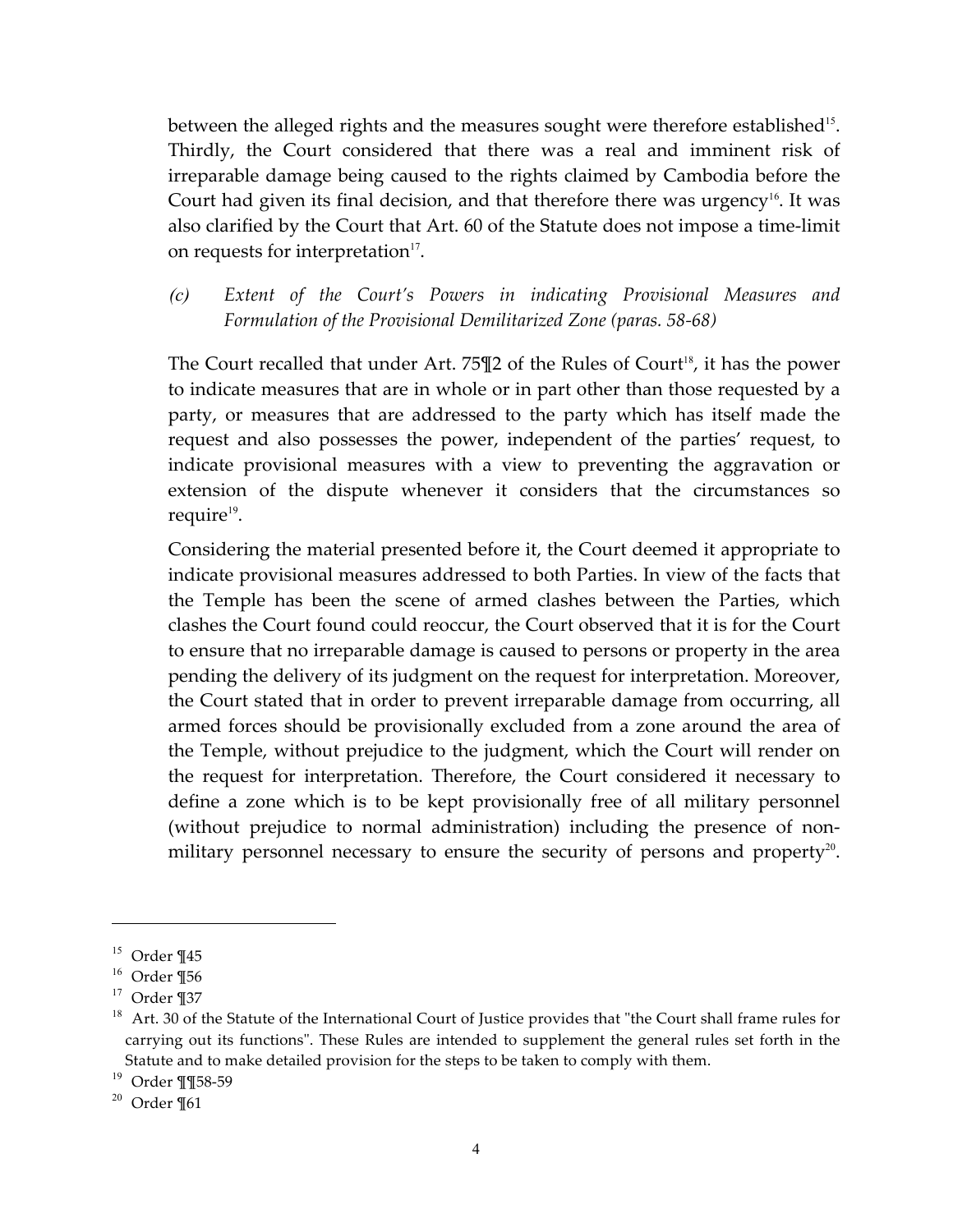The Court accordingly framed and identified a Provisional Demilitarized Zone ("PDZ") (see sketch-map attached)<sup>21</sup>.

The Court in conclusion reminded the Parties, amongst others, that the Charter of the United Nations imposes an obligation on all Member States of the United Nations to refrain in their international relations from the threat or use of force against the territorial integrity or political independence of any State or in any manner inconsistent with the purposes of the United Nations and also obliged to settle international disputes by peaceful means in a manner that international peace, security and justice are no endangered. The Court thus reminded the Parties that they are obliged, by the Charter and general international law, to respect these fundamental principles of international law<sup>22</sup>.

## *(d) Dissenting Opinions and the issue with a Provisional Demilitarized Zone*

A number of dissenting opinions were appended to the Order of the Court by President Owadam Judge Koroma, Judge Al-Khasawneh, Judge Cançado Trindade, Judge Xue and Donoghue and Judges *ad hoc* Guillaume and Cot, the contents of some of which are discussed below.

President Owada voted against sub- ¶(B)(1) of the operative part of the Order in ¶69, which sub-clause required both parties to immediately withdraw their military personnel currently present in the PDZ and refrain from any military presence within that zone and from any armed activity directed at it. President Owada noted that out of a total of some 40 Orders of the Court on the indication of provisional measures, there are  $3 \text{ cases}^{23}$  in which the issue of withdrawal of forces came about and where the Court in fact indicated provisional measures to disengage their respective armed forces from actual or potential armed conflict and withdraw their respective forces from a certain zone specified in the Order. However, in none of the 3 cases has "the Court gone so far as to order the parties to withdraw from a "Provisional Demilitarized Zone" which is devised artificially by the Court for the purposes of military disengagement of the parties and which comprises part of the territories that indisputably belongs to the sovereign of one or the other of the parties..."<sup>24</sup>. President Owada regarded the

i

 $21$  Order ¶62

 $22$  Order ¶66

<sup>&</sup>lt;sup>23</sup> *Frontier Dispute (Burkina Faso/Mali), Provisional Measures, Order of January 10 1986, I.C.J. Reports 1986,* p.12, ¶32; *Land and Maritime Boundary between Cameroon and Nigeria (Cameroon v. Nigeria), Provisional Measures*, Order of March 15, 1996, p.12, ¶49; *Certain Activities carried out by Nicaragua in the Border Are (Costa Rica v. Nicaragua) Provisional Measures*, Order if March 8, 2011, ¶86.

<sup>&</sup>lt;sup>24</sup> ¶7 of the Dissenting Opinion of President Owada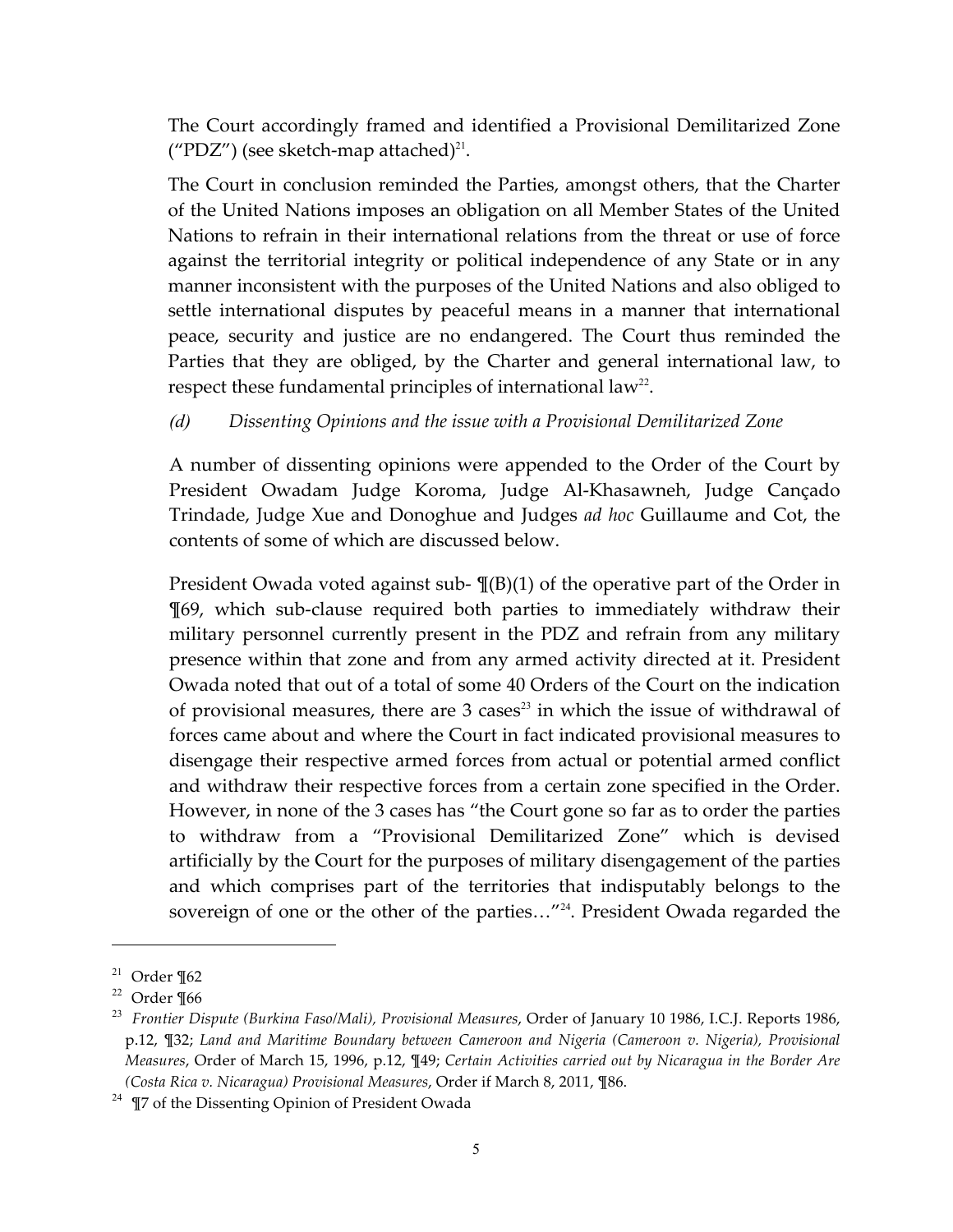PDZ to be devoid of legal justification and opined that the Court in ordering, with binding force, that each of the Parties be compelled to withdraw its forces from a certain portion of its own territory over which no one disputes that it has unfettered sovereignty, even if on a provisional basis, clearly goes beyond the power of the Court. President Owada noted that the legal situation would be quite different if such provisional measures were to be taken by the Security Council under Chapter VII of the United Nations Charter, which the Security Council is empowered to take, and warned that the International Court of Justice is not the Security Council<sup>25</sup>.

President Owada expressed his agreement to parts of the operative part of the Order except to the extent it indicates the establishment of some PDZ. The issue with the PDZ, to President Owada, "is not the question of *enforcement* of the demilitarized zone by a third party authority, but the feasibility of *implementation* of the demilitarized zone by the Parties"<sup>26</sup>. He noted with regret that the quadrangular PDZ included more of the territory of one party than that of the other and noted that the artificial line of demarcation to designate the PDZ may be clear on the map but it may turn out to be difficult for the Parties to implement.

Judge Xue in summary, is of the opinion that the PDZ as indicated in sub-  $\P(B)(1)$  of the Order fails to maintain the necessary link between the rights which form the subject mater of the main proceedings on the merits and the measures requested, within reasonable bounds. He expressed his agreement with the Court's decision to indicate provisional measures but expressed his "serious reservation"<sup>27</sup> to defining the PDZ as stated in sub-  $\P(\text{B})(1)$  of the Order, and like President Owada, found the PDZ to cover undisputed territories of the Parties. Judge Xue found this measure to be excessive in light of the current situation between the Parties and believed it to put into question the proper exercise of the judicial discretion of the Court in indicating provisional measures, both under law and by the jurisprudence of the Court. Judge Xue opined that the Court did not give sufficient reasons for adoption of the PDZ as one of the provisional measures and particularly on what considerations such extraordinary measure was warranted. He was of the view that it would have been sufficient for the Court to just order the Parties to refrain from any military activities in the area of the Temple and since this case relates to the interpretation of the Court's

i<br>Li

<sup>&</sup>lt;sup>25</sup> Il1 of the Dissenting Opinion of President Owada

 $26$   $\P$ 15 of the Dissenting Opinion of President Owada

 $27 \text{ }$  T1 of the Dissenting Opinion of Judge Xue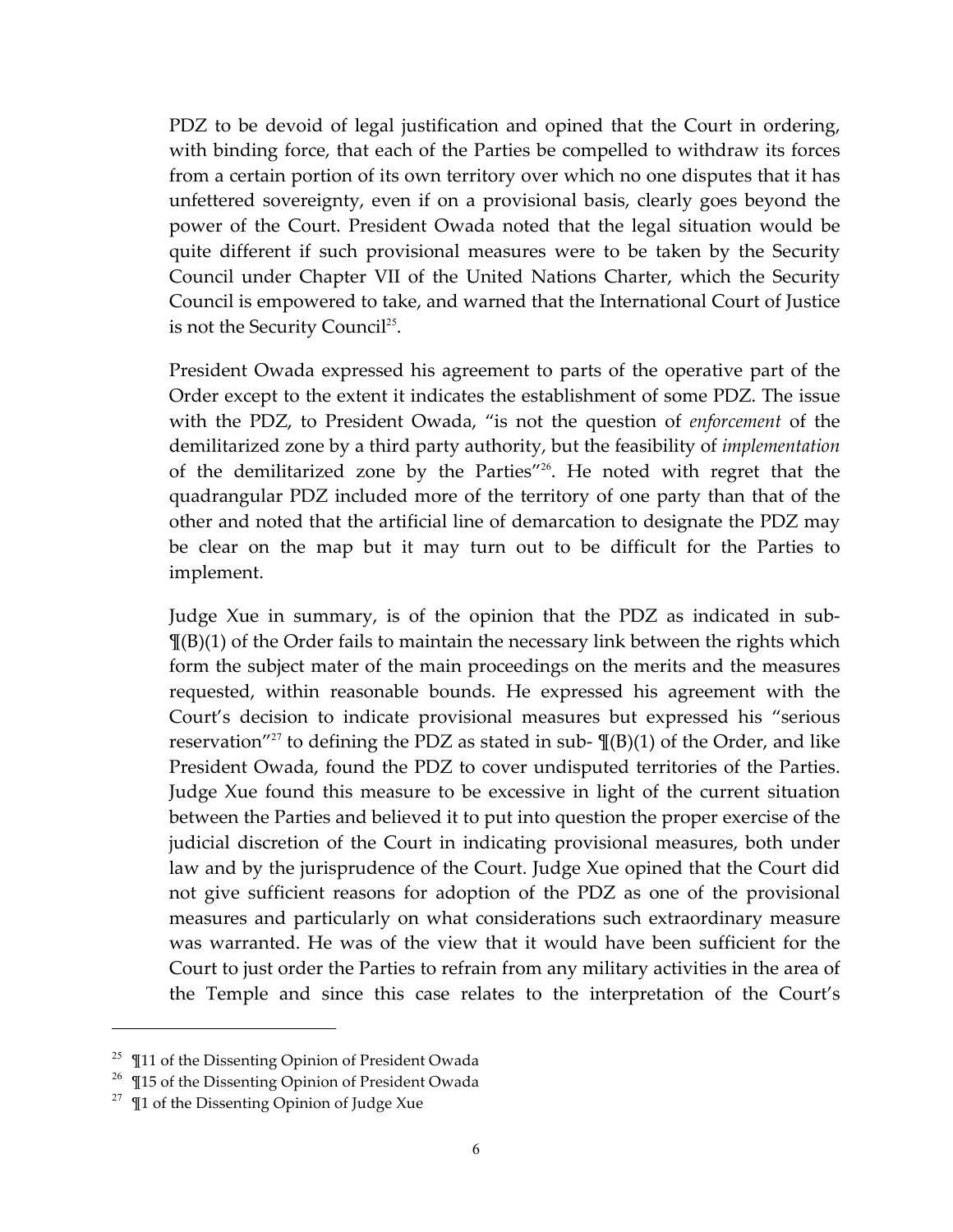judgment, at this stage there was no real need for the Court to identify an area for demilitarization. In Judge Xue's opinion, the Court could have indicated a similar provisional measure as in the case of *Burkani Faso/Mali* by asking the Parties, with the co-operation of the Association of Southeast Asian Nations (ASEAN) to determine first by themselves the positions to which their armed forces should be withdrawn. Failing such agreement, the Court could then, if necessary, draw such lines by means of an Order.

Judge Al-Khasawneh also expressed his dissent to sub- ¶(B)(1) of the Order. He noted that the Court's power to indicate measures is wide, and warned that because of this it should be exercised with caution. He found the imposition of a demilitarized zone, the spatial definition of which is not defined on the basis of a discernible criterion to be unnecessary for the protection of the rights in issue and "infinitely" open to accusations of arbitrariness. In his view, a more sensible approach would have been to restrict the provisional measures to a strict observations of a ceasefire in the area of the Temple, together with a measure directing Thailand not to obstruct access to the precincts of the Temple and a measure directing the two Parties to allow the observers, appointed by ASEAN, to access the Temple area.

## *3. Decision*

In its Order, the Court first unanimously rejected Thailand's request for the case introduced by Cambodia to be removed from the General List (as set out in section 2 of this Summary). It then indicated various provisional measures, as follows:

(a) that both parties should immediately withdraw their military personnel currently present in the provisional demilitarized zone (PDZ), as defined in ¶ 62 of the Order, and refrain from any military presence within that zone and from any armed activity directed at it. This decision was reached by a majority of 11 to 5 votes.

(b) that having noted that the Temple area had been the scene of armed clashes between the Parties and that such clashes might reoccur, the Court decided that in order to ensure that no irreparable damage was caused, there was an urgent need for the presence of all armed forces to be temporarily excluded from a PDZ around the area of the Temple.

(c) that Thailand should not obstruct Cambodia's free access to the Temple, or prevent it from providing fresh supplies to its non-military personnel. That